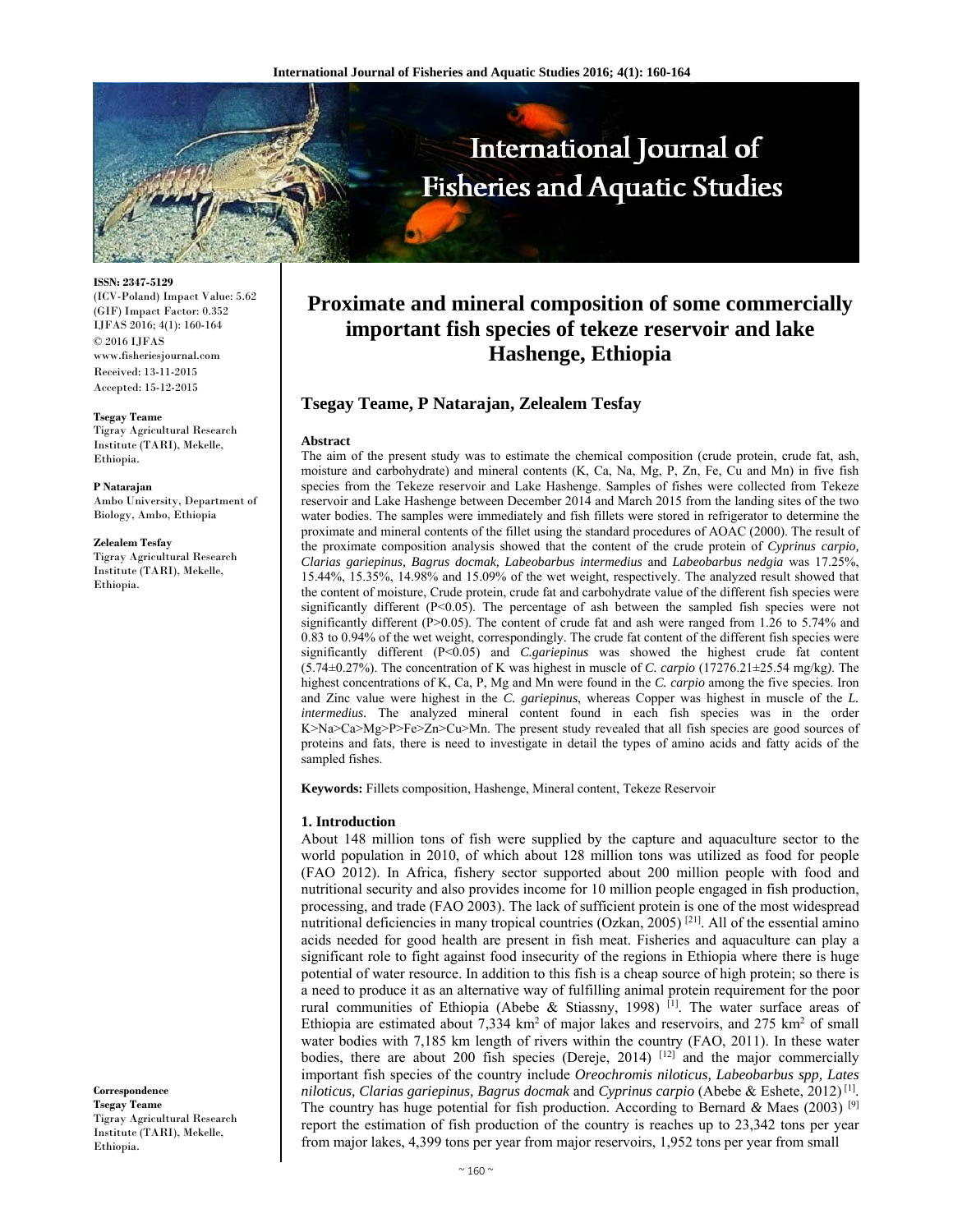water bodies and 21,788 tons per year from rivers.

The proximate composition of fish species is different among the fish species. The food type of the fish is important for the quality and quantity of the fillet nutrients. Estimation of proximate composition such as protein, fats and ash is often necessary to ensure that they meet the dietary requirements and commercial specifications (Watchman, 2000) [30].

Sutharshiny and Sivashanthini (2011)  $[28]$  reported that fish received increased attention from time to time as a potential source of animal protein and some minerals for human diets. The fillet of a fish contains lower lipids and higher water content than beef or chicken (Sidhu, 2003) <sup>[26]</sup>. Fish is also very important for health since it comprises good contents of moisture, protein, lipids, vitamins, minerals and energy source (Steffens, 2006) [27].

In addition to nutritional value, fish is also a good source of income. However, information concerning the chemical composition of freshwater fishes in general is valuable to nutritionists concerned with readily available sources of lowfat, high-protein foods. Generally, composition of live-weight, whole fish is 70 to 80% water, 20 to 30% protein and 2 to 12% lipid (Das & Sahu, 2001) [11]. Estimation of the some proximate profiles of a fish such as protein, lipids and moisture contents is often necessary to ensure that they meet the requirements of food regulations and commercial specifications. This knowledge of the biochemical composition of fishes is essential to estimate their energy value and to plan the most appropriate industrial and commercial processing.

Even though Ethiopia has many fish species, only few are commercially important and deserves to be investigated on their biochemical composition. Currently the knowledge of proximate composition and mineral contents of fish species from Ethiopia water bodies is inadequate. There are many reports on the proximate and mineral composition of *C. carpio*  and *C.gariepinus* in different parts of the worlds. But none of the researchers reported on the other three fish species (B. *docmak*, *L. intermidius* and *L. nedgia).* The present study evaluated that the proximate and mineral composition in *C. carpio, C. gariepinus, B. docmak*, *L. intermidius* and *L. nedgia,* fishes of economic importance.

#### **2. Materials and methods Description of study areas Tekeze Reservoir**

Tekeze reservoir is a hydropower reservoir constructed on 2009 over the Tekeze River, the major river in Ethiopia and is a tributary of Nile River. Tekeze reservoir has maximum length of 75 km and maximum width of 6 km, and covering an area of about 160.4 km<sup>2</sup>. According to National Statistics of Agency (NSA) (2008) Tekeze River is 608 kilometers long. Mana, Tsilare, Seletsa, Avera and Ariqua rivers are the main tributaries of the Tekeze River joined in to the reservoir. The origin of Tekeze River is the central Ethiopian Highlands near Mount Qachen within Lasta, at 14°11N 37°31.7E and 14.18.3°N 37.52 83°E. The reservoir is situated at an elevation of 1107 m asl. The capacity of the reservoir is estimated 9.293 billion  $m^3$  (9.293 km<sup>2</sup>) of water. The main aim of constructing of the reservoir was to produce electricity, but the reservoir fisheries were later recognized as a significant socio-economic importance to Tigray and Amhara people.

# **Lake Hashenge**

In addition to Tekeze reservoir, the study was extended to Lake Hashenge, which is one of the natural highland lakes of Ethiopia found in Tigray region. It is situated in Ofla district, Southern Tigray, about 628 km North of Addis Ababa in the coordinates of 12°34′50″N and 39°30′00″E and at an elevation of 2440 m asl. It is one of the crater lakes in the country and is not associated with the East African rift system; instead it is the result of volcanism. This lake has no outlet to drain its water. Hashenge Lake is five kilometers long and four kilometers wide, with a surface area of 20 square kilometers and maximum depth of 25 m and the mean depth 14 m. Its drainage area is 129 Km<sup>2</sup>.

# **Methods**

# **Proximate Analysis**

A total of 25 fishes from both sex were examined. 5 *C. gariepinus,* 5 *B.docmak,* 5 *L. intermidius* and 5 *L. nedgia* were collected from Tekeze reservoir and 5 *C. caprio* collected from Lake Hashenge landing sites. The proximate composition and mineral content were analyzed based on standard procedures of AOAC (2000) [7]. The moisture content of the fillet of the fish was determined by oven drying at 105 ºC overnight, ash by incineration of 2g of each sample in a muffle furnace at 600 ºC for 2 hours, crude protein by the Micro-Kjeldahl method then (N x 6.25), crude fat was extracted with n-hexane in a soxhlet extractor, while available carbohydrate was calculated by difference. The result of the proximate composition were analyzed in triplicate and reported as mean on percentage wet weight basis.

#### **Mineral Analysis**

The mineral content (Calcium, Potassium and Sodium) were determined using Flame photometric method (Jenway Digital Flame Photometer: PFP7 model). Phosphorus was estimated using Vanadomolybdate colorimetric method while other mineral elements such as Iron, Zinc, Manganese, Magnesium and Copper were determined using Atomic Absorption Spectrophotometric method. The content of the mineral were done in triplicate and reported as mean mineral content in mg/kg of dry matter.

#### **Data Analysis**

The data collected were stored in a database created in MS Excel, a variety of subjects were analyzed by combining quantitative and qualitative social scientific methods. One-way ANOVA model was used to evaluate the association of proximate composition and mineral contents with the fish species using SAS software (SAS version 9.0).

#### **3. Results**

The analysis result of proximate composition of all sampled fish species showed variation among the fish species. There was a significant difference (P<0.05) in moisture, crude fat crude protein and carbohydrate between the fish species. The percentage of ash between the sampled fish species were not significant different (P>0.05). Moisture analysis of the sampled fish species revealed that from all the fish samples, *L. intermidius* from Tekeze reservoir had the highest percentage of moisture content (78.18%) while, *C. gariepinus* had the lowest moisture content (75.92) (Table 1). The content of crude protein of sampled fish species were ranged between 14.98 and 17.25%, which was in the range of permissible limit  $(15-28%)$  for fish and fisheries products  $(USDA, 2010)$  [29], and the crude protein content of *C. carpio* was higher (17.25%) and *L. intermidius* showed lower protein content (14.98%). The crude protein content for all the fish species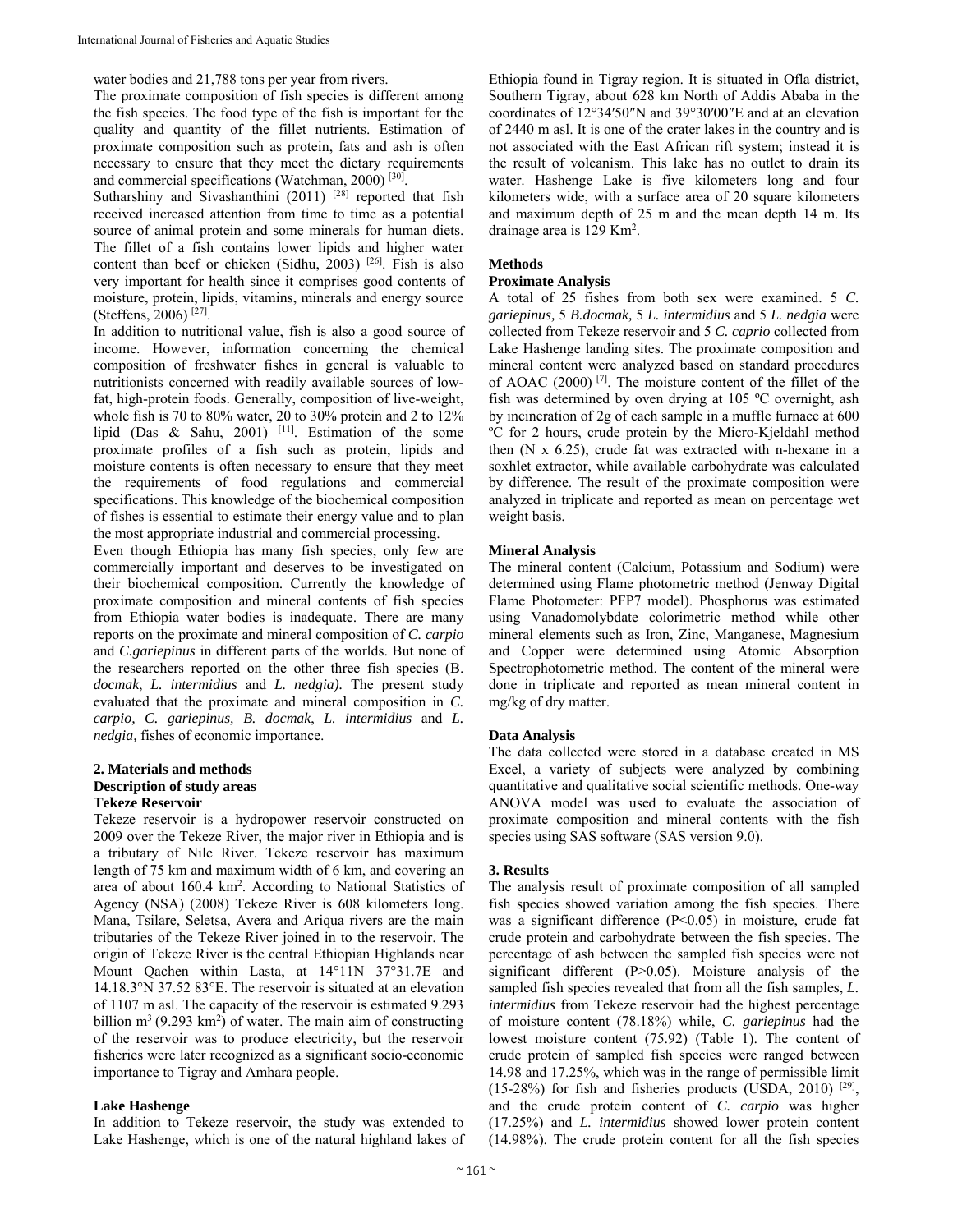followed a decreasing order *C. carpio* > *C. gariepinus* > *B.docmak* > *L. nedgia > L. intermidius.* 

Analysis result of crude fat content showed difference among the fish species with *C. gariepinus* having the highest value (5.74%) and *C. carpio* had the lowest (1.27%). The fish species has different crude fat contents.

The ash content ranged between 0.83% and 0.94 % in all sampled fishes. The present results revealed that, the species are a good source of minerals like calcium, potassium, zinc, iron and magnesium. The highest ash content was recorded from *C.carpio* (0.94±0.09%) and lowest value from *C. gariepinus* (0.83±0.07%).

The carbohydrate content ranged between 2.07% for *C. gariepinus* and 3.76% for *L. intermidius.* The results observed for carbohydrate showed difference among the fish species. The highest carbohydrate content was discernible in *L. nedgia* (3.76±0.22%) and lowest was observed in the muscle of *C. gariepinus* (2.07±0.08%).

| <b>Table 1:</b> Mean values in wet percentage of the proximal composition of fishes analyzed in Ethiopia |                 |     |                  |                      |              |  |  |
|----------------------------------------------------------------------------------------------------------|-----------------|-----|------------------|----------------------|--------------|--|--|
| <b>Fish species</b>                                                                                      | <b>Moisture</b> | Ash | <b>Crude Fat</b> | <b>Crude Protein</b> | Carbohydrate |  |  |

| Fish species  | Moisture                       | Ash             | Crude Fat                    | Crude Protein                 | Carbohvdrate                 |
|---------------|--------------------------------|-----------------|------------------------------|-------------------------------|------------------------------|
| B. docmak     | $76.81 \pm 0.77$ <sup>bc</sup> | $0.88 \pm 0.08$ | $4.32\pm0.16^b$              | $15.35\pm0.22^b$              | $2.64\pm0.15^{bc}$           |
| C. carpio     | $77.24 \pm 0.32$ <sup>ab</sup> | $0.94\pm0.09$   | $1.26 \pm 0.14$ <sup>d</sup> | $17.25 \pm 0.47$ <sup>a</sup> | $3.30\pm0.37$ <sup>ab</sup>  |
| C. gariepinus | $75.92 \pm 0.34$ °             | $0.83 \pm 0.07$ | $5.74 \pm 0.27$ <sup>a</sup> | $15.44\pm0.31b$               | $2.07 \pm 0.08$ <sup>c</sup> |
| L. intermidus | $78.18 \pm 0.13$ <sup>a</sup>  | $0.92\pm0.09$   | $2.32 \pm 0.15$ <sup>c</sup> | $14.98\pm0.15^{\rm b}$        | $3.60 \pm 0.32$ <sup>a</sup> |
| L. nedgia     | $77.98 \pm 0.60$ <sup>ab</sup> | $0.89 \pm 0.06$ | $2.28 \pm 0.14$ °            | $15.09 \pm 0.28$ <sup>b</sup> | $3.76 \pm 0.22^a$            |

Data is expressed as mean  $\pm$  SD of three separated determinations.

a-d Value in the same columns with different superscript letters within a same strain are significantly different ( $p<0.05$ ).

Concentrations of mineral contents of fish species studied are presented in Table 2. A total of 9 macro and micro elements were considered for the investigation and they are Calcium (Ca), Magnesium (Mg), Sodium (Na), Potassium (K), Phosphorus (P), Zinc (Zn), Copper (Cu), Iron (Fe), and Manganese (Mn) and the contents observed between fish species were different.

Elemental concentration in the muscle of the sampled fishes were in the order of K>Na>Ca>Mg>P>Fe>Zn>Cu>Mn. The concentration of K was highest from the elements analyzed from fish species and Mn was found in lowest concentration.

The mineral content of the fish species were significant

different (P<0.05) between the sampled fishes. The levels of potassium in all sampled fish species were in the range from 11209.85 to 17276.21 mg/kg of dry weight. The lowest content was observed from *B. docmak* (11209.85±18.98 mg.kg) and highest from *C. carpio* (17276.21±25.54 mg/kg). Mn was detected in lower concentration in all the fish species. The lowest Mn was observed from the muscle of *C. gariepinus*  (0.16±0.01 mg/kg) and highest recorded in *C. carpio* (0.52±0.04 mg/kg). The Mn concentration levels in the five fish species did not exceed the WHO limit of 2.50 mg/kg for fish and fish products in the present study was found to be (0.16-0.52mg/kg) (FAO/WHO, 1984).

**Table 2:** Mean values of mineral contents (mg/kg dry wet) in fishes analyzed in Ethiopia.

| <b>Minerals</b>    | <b>Fish species</b>                                     |                                                   |                                   |                                |                                  |  |  |  |
|--------------------|---------------------------------------------------------|---------------------------------------------------|-----------------------------------|--------------------------------|----------------------------------|--|--|--|
|                    | <b>B.</b> docmak                                        | C. gariepinus                                     | C. carpio                         | L. intermidius                 | L. nedgia                        |  |  |  |
| Ca                 | $244.69 \pm 10.39$ <sup>c</sup>                         | $123.55 \pm 4.47$ <sup>d</sup>                    | $981.24 \pm 8.49$ <sup>a</sup>    | $878.03 \pm 7.68^b$            | $864.92 \pm 8.88$ <sup>b</sup>   |  |  |  |
| Mg                 | $613.56 \pm 10.25$ <sup>c</sup>                         | 599.59±2.26 <sup>c</sup>                          | $808.17 \pm 4.75$ <sup>a</sup>    | $645.78 \pm 3.76^b$            | $637.66 \pm 2.66^b$              |  |  |  |
| Na                 | $1880.62 \pm 9.08$ <sup>d</sup>                         | 2101.97±9.93 <sup>a</sup>                         | $1629.69 \pm 5.23$ <sup>e</sup>   | $1989.39\pm4.55^{\rm b}$       | $2019.43 \pm 7.48$ °             |  |  |  |
| K                  | $11209.85 \pm 18.98$ °                                  | $11223.22 \pm 7.85$ °                             | $17276.21 \pm 25.54$ <sup>a</sup> | $12397.34 \pm 8.93^b$          | $12403.02 \pm 19.8$ <sup>b</sup> |  |  |  |
| P                  | $398.05 \pm 16.15^b$                                    | $351.41 \pm 7.17$ <sup>c</sup>                    | $555.64 \pm 11.20^a$              | $265.98 \pm 7.68$ <sup>d</sup> | $247.65 \pm 5.27$ <sup>d</sup>   |  |  |  |
| Zn                 | $4.34 \pm 0.43$ °                                       | $38.52 \pm 1.49^a$                                | $13.22 \pm 0.98^b$                | $14.47 \pm 0.97^b$             | $12.78 \pm 0.67^b$               |  |  |  |
| Cu                 | $0.70 \pm 0.19$ <sup>c</sup>                            | $2.28 \pm 0.31^b$                                 | $2.37 \pm 0.23^b$                 | $3.49 \pm 0.34$ <sup>a</sup>   | $2.08 \pm 0.34$ <sup>b</sup>     |  |  |  |
| Fe                 | $19.27 \pm 1.10^{bc}$                                   | $25.89 \pm 1.85$ <sup>a</sup>                     | $18.58 \pm 1.24$ <sup>bc</sup>    | $16.04 \pm 1.29$ <sup>c</sup>  | $21.69 \pm 1.14^b$               |  |  |  |
| Mn<br>$\mathbf{r}$ | $0.22 \pm 0.04$ °<br>$\sim$ $\sim$ $\sim$ $\sim$ $\sim$ | $0.16 \pm 0.01$ <sup>c</sup><br>$\cdots$ $\cdots$ | $0.52 \pm 0.04$ <sup>a</sup>      | $0.42 \pm 0.03^b$              | $0.47 \pm 0.02$ <sup>ab</sup>    |  |  |  |

Data is expressed as mean  $\pm$  SD of three separated determinations.

a-e Value in the same columns with different superscript letters within a same strain are significantly different  $(p<0.05)$ .

#### **4. Discussion**

The percentage range of the moisture contents of fish muscle was within the acceptable level (60-80%) in all of the sampled fish species. Adewumi *et al.* (2014)<sup>[4]</sup> reported that the stable water level in the fillet of fish species were due to the stable water in the water body where the fish lives. Zmijewski *et al.* (2006) [33] found a reverse correlation between the fat and water content to be common among fish species, and it was in line with the present result. Similar moisture content of *C. gariepinus* (75.65%) has also been reported by Nwali *et al.* (2015) [21] and Osibona *et al. (*2009) [20].

 The proximate composition of *L. intermidius, L. nedgia, B. docmak, C.gariepinus* and *C. carpio* showed high crude protein contents of 14.98%, 15.09%, 15.35%, 15.44% and 17.25% respectively (Table 1). The analysis result showed that all the analyzed fish species were good sources of protein, but the recorded value differences observed, could be as a result of fish consumption or absorption capability and conversion potentials of essential nutrients from their diets or their local environment (Adewoye & Omotosho, 1997)<sup>[3]</sup>. Effiong and Tofa (2006) [13] reported 18.60% crude protein for *C. gariepinus* which was higher than the obtained result in the present study. The values of crude protein were highest in *C.carpio* collected from Lake Hashenge than other fish species collected from Tekeze reservoir. This may be due to the diet composition of the fish (Zenebe, 2010)  $^{[32]}$ .

Different types of fatty acids which are nutritionally important for human body were found in the fish meat. The difference in the value of crude fat level in the fish species could be due to water temperature difference, stage of life, environmental salinity, food type, and species (Fabiola & Martha, 2012)  $[15]$ and diet of the fish (Zenebe, 2010)  $[32]$ . Beyza and Akif (2009) [10] reported that *C. gariepinus* contained 5.02% crude fat and according to Rosa *et al.* (2007)<sup>[23]</sup> the mean crude fat content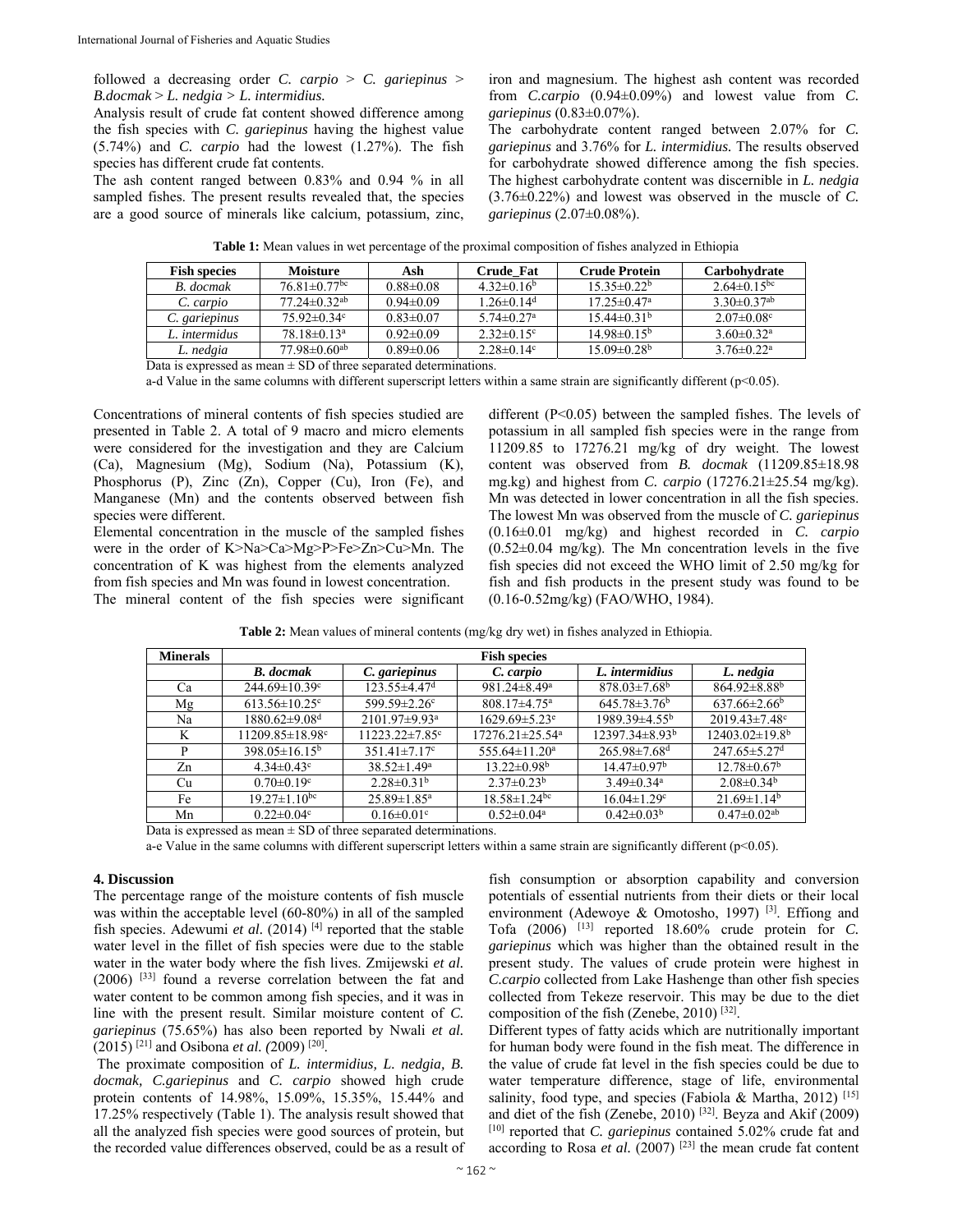of *C. gariepinus* was 5.70 which were similar to the present study. Samy *et al.* (2012) <sup>[25]</sup> have reported that feed composition has a major influence on the proximate composition of salmonids. Based on the fat content *B.docmak, L. intermidius, L.nedgia* and *C. carpio* were distinguished as lean fish as fat contents of these fishes were lower than 5% by weight while, *C. gariepinus* was classified as fat fish (>5% fat content) (Bennion and Scheule, 2003) [8].

The variation observed in the content of minerals in the fish fillets could be due to the different in amount of the minerals in the water bodies (Ali *et al.,* 2001) [6], the physiological state of the fish or the ability of the fish to absorb the elements from the diets and the water bodies (Ako and Salihu, 2004) [5]. This study indicates that mineral content of omnivorous fish species is higher than that of carnivorous species. This agrees with the report of Farkas *et al.* (2003)  $[16]$  that the concentrations of element in fish body could be related primarily to their feeding habits. Adewumi *et al.* (2014)<sup>[4]</sup> reported that microbiological activities in the aquatic environment, feeding habits and age of fish have also been found to determine elemental concentrations in fish and even within a species of fish, mineral retention depends mainly on the feed and the feeding rate and interaction with the water environment. Pirestani *et al.*  (2009) [22] reported that amount of several elements analyzed from different fish species collected from different areas were significantly different.

Mineral analysis in the present study showed highest values of K and Ca in all of the samples; and Fe, Zn and Cu were the most dominant micro elements. Saadettin *et al.* (1999)<sup>[24]</sup> reported that, the most abundant micro element in fish were Zn and Fe followed by Cu. All the fishes were good sources of different minerals. However, the microelement (Manganese) recorded were of low values; this may be due to the fact that the body needs it in trace amounts.

# **5. Conclusion**

The result of the present study showed that the different examined fish species are good sources of protein, fat, moisture and minerals. It was also revealed that the superiority of *C. capio* in crude protein content, *C. gariepinus* in crude fat and *L. intermidius* in moisture content while the five fish species are good source of minerals. The fish species examined from Tekeze reservoir and Lake Hashenge (*B. docmak, L. intermidius, L. nedgia, C. gariepinus* and *C. carpio)* are rich in sources of crude protein, moisture, crude fat, ash and minerals. In addition to this the result revealed the proximate composition values obtained would be useful to help the consumers in choosing fish based on their nutritional values. It also providing update information in fish fillets composition and mineral contents to food composition database and consumers can have sufficient knowledge in the biochemical contents of each examined fish species and they can eat what they want based on their need.

# **6. References**

- 1. Abebe Getahun, Eshete Dejen. Fishes of Lake Tana; A Guide Book, Addis Ababa University press, Ethiopia, 2012, 140.
- 2. Adeniyi SA, Orikwe CL, Ehiagbonare JE, Joshia SJ. Nutritional Composition of three different fishes (Clarias gariepinus, Malapterurus electricus and Tilapia guineenisis). Pak. J Nutr. 2012; 8:793-797.
- 3. Adewoye SO, Omotosho JS. Nutrient Composition of some freshwater Fishes in Nigeria. BioSci. Res. Commun

1997; 11(4):333-336.

- 4. Adewumi AA, Adewole HA, Olaleye VF. Proximate and Elemental Composition of the Fillets of Some Fish Species in Osinmo Reservoir, Nigeria, Agric. Biol. J North Am. 2014; 5(3):109-117.
- 5. Ako PA, Salihu SO. Studies on some major and trace metals in smoked and oven dried fish, J Appl Sci Envir Mgt. 2004; 8(2):5-9.
- 6. Alli M, Salam A, Igbal F. Effect of environmental variables on body composition parameters of Channa punctata. J Res in Sci. 2001; 12:200-206.
- 7. AOAC. Official methods of analysis. Association of Official Analytical Chemists, Inc., Washington, DC, USA, 2000.
- 8. Bennion M, Scheule B. Introductory foods. 12<sup>th</sup> ed., Prentice Hall, New York, 2003.
- Bernard M, Maes M. Review of small water bodies and rivers in Eastern and Southern Africa. 2003, 35-37.
- 10. Beyza Ersoy, Akif Ozeren. The effect of cooking methods on mineral and vitamin contents of African catfish. Food Chem*.* 2009; 115:419-422.
- 11. Das S, Sahu BK. Biochemical composition and calorific content of fishes and shellfishes from Rushikulya estuary, south Orissa coast of India. Indian J Fisheries. 2001; 48:297-302.
- 12. Dereje Tewabe. Spatial and temporal distributions and some biological aspects of commercially important fish species of Lake Tana, Ethiopia: J Coastal Life Med. 2014; 2(8):589-595.
- 13. Effiong BN, Tofa JL. Proximate composition of nutrients in Adult Clarias gariepinus, Heterobranches longifilis and their hybrid (Heteroclarias) In: Ansa EJ, Anyanwu PE, Ayonoadu BW, Erondu ES and Deekae SN (Eds.). Proc. of 20<sup>th</sup> Annual Conf. of FISON, Port-Harcourt, 14<sup>th</sup>-18<sup>th</sup> Nov., 2006, 550-553.
- 14. Ewa Brucka-Jastrzêbska, Dorota Kawczuga, Mikoaj Protasowicki, Monika Rajkowska. Effect of Culture Conditions on Magnesium and Zinc Concentrations in Muscles of Freshwater Fish. J Elementol*.* 2010; 15(2):239-250.
- 15. Fabiola Hernández, Martha Elena. Nutritional Richness and Importance of the Consumption of Tilapia in the Papaloapan Region (Riqueza nutricional eimportancia del consumo de la mojarra tilapia en la región del Papaloapan) Redvet. Rev. electrón. vet. 2012; 13:6-12.
- 16. Farkas A, Salánki J, Specziár A. Age and size-specific patterns of heavy metals in the organs of freshwater fish Abramis brama L. populating a low-contaminated site. Water Res., 2003; 37:959-964.
- 17. Food and Agricultural Organization (FAO). Cultured Aquatic Species Information Programme. Oreochromis niloticus. Cultured Aquatic Species Information Programme, 2012.
- 18. Food and Agricultural Organization/World Health Organization (FAO/WHO). List of maximum levels recommended for contaminants by the joint FAO/WHO Codex. Alimentarius Commission, 1984; 3:1-8.
- 19. Nwali BUGI, Egesimba PC, Okechukwu U, Ogbanshi ME. Assessment of the nutritional value of wild and farmed Clarias gariepinus. Int. J Curr Microbiol App Sci. 2015; 4(1):179-182.
- 20. Osibona AO, Kusemiju K, Akande GR. Proximate composition and fatty acids profile of African catfish (C. gariepinus). Acta SATECH 2009; 3(1):85-89.